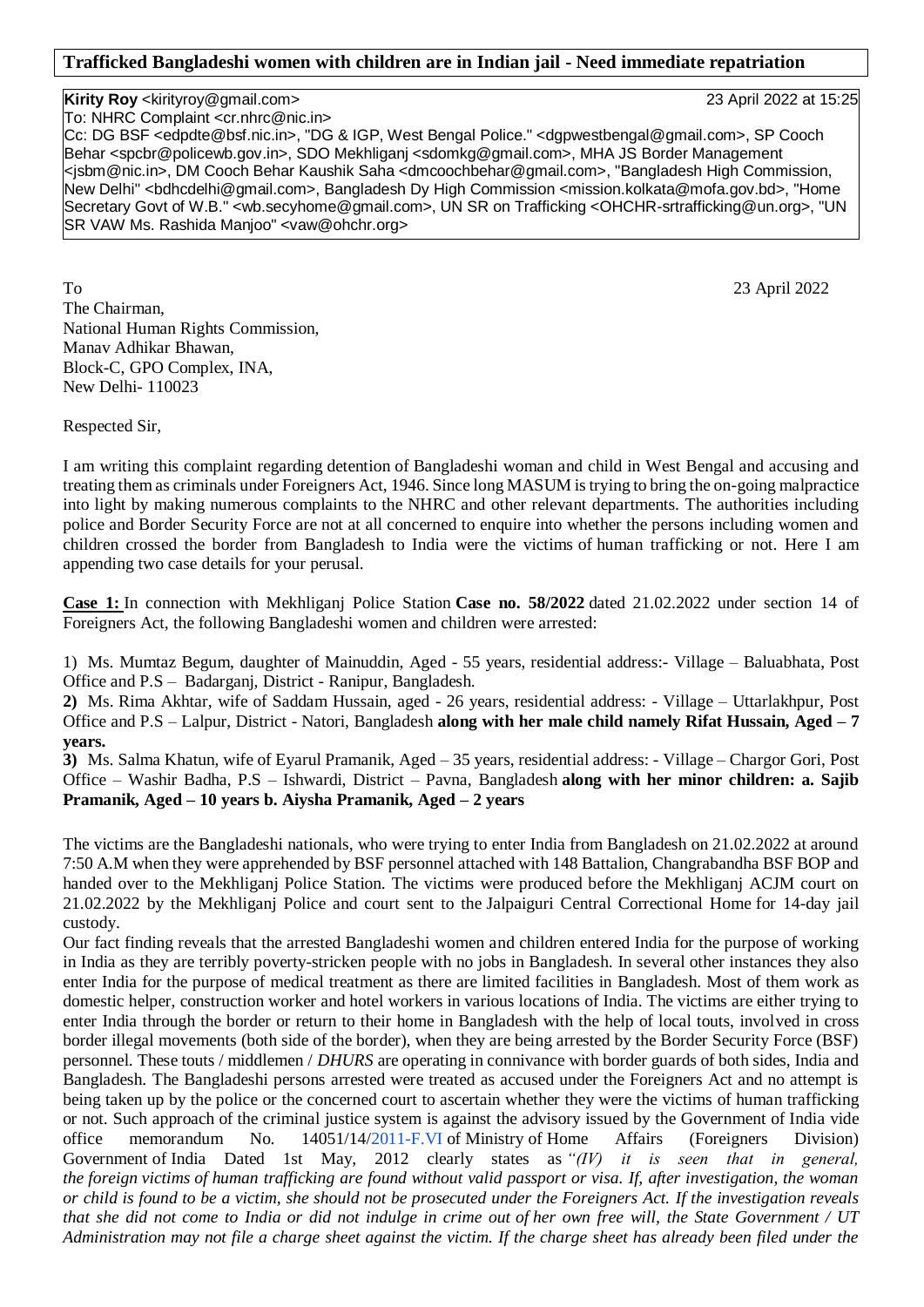*Foreigners Act and other relevant laws of the land, steps may be taken to withdraw the case from prosecution so far as the victim is concerned. Immediate action may be taken to furnish the details of such victims to the Ministry of External Affairs (Consular Division), Patiala House, New Delhi so as to ensure that the person concerned is repatriated to the country of her origin through diplomatic channels" and (v) During the interim period, pending repatriation, the victim may be taken care of in an appropriate children's home, or "Ujjawala" home or appropriate shelter home either of the State Government concerned or of any NGO aided by the Government of India / State Government.'*

This approach is also violating the Article 6, 7, 8, 11 and 12 of the MOU between The Government of the Republic of India and The Government of the People's Republic of Bangladesh on Bilateral Cooperation for Preventing of Human Trafficking especially trafficking in Women and Children; signed by both countries on 30<sup>th</sup> May 2015.

I also want to mention that State agencies should pay respect to Constitution of India, in Article 51(c).

The present complaint reflects that the law enforcing agency by arresting the above stated persons and implicating them under the Foreigners Act as accused persons acted mechanically without giving any importance to legitimate entitlements of those arrested persons.

The incidents are not only violating the advisory of Government of India but in violation of Goal Number 16 of Sustainable Development Goals of UN, Government of India is a party to set the goals and obliged to adhere the same.

Under the circumstances I would request your authority to intervene in this present complaint and consider the following demands of justice for the victims: -

· The whole matter must be investigated by one neutral investigating authority.

The concerned authority must be directed to hold an inquiry in compliance with the advisory issued by the Government of India vide office memorandum No. 14051/14[/2011-F.VI](http://2011-f.vi/) of Ministry of Home Affairs (Foreigners Division) Government of India Dated 1st May, 2012 and pending the inquiry the victim women and children must not be treated as accused.

The victim persons including children should be immediately repatriated to their own country and prosecution launched against them should be withdrawn at the earliest.

The constant flouting of advisory of Ministry of Home Affairs (Foreigners Division) Government of India by various components of criminal justice administration should be dealt with concern and offenders must be punished accordingly

Thanking you Yours truly

Kirity Roy Secretary, MASUM & National Convener, PACTI